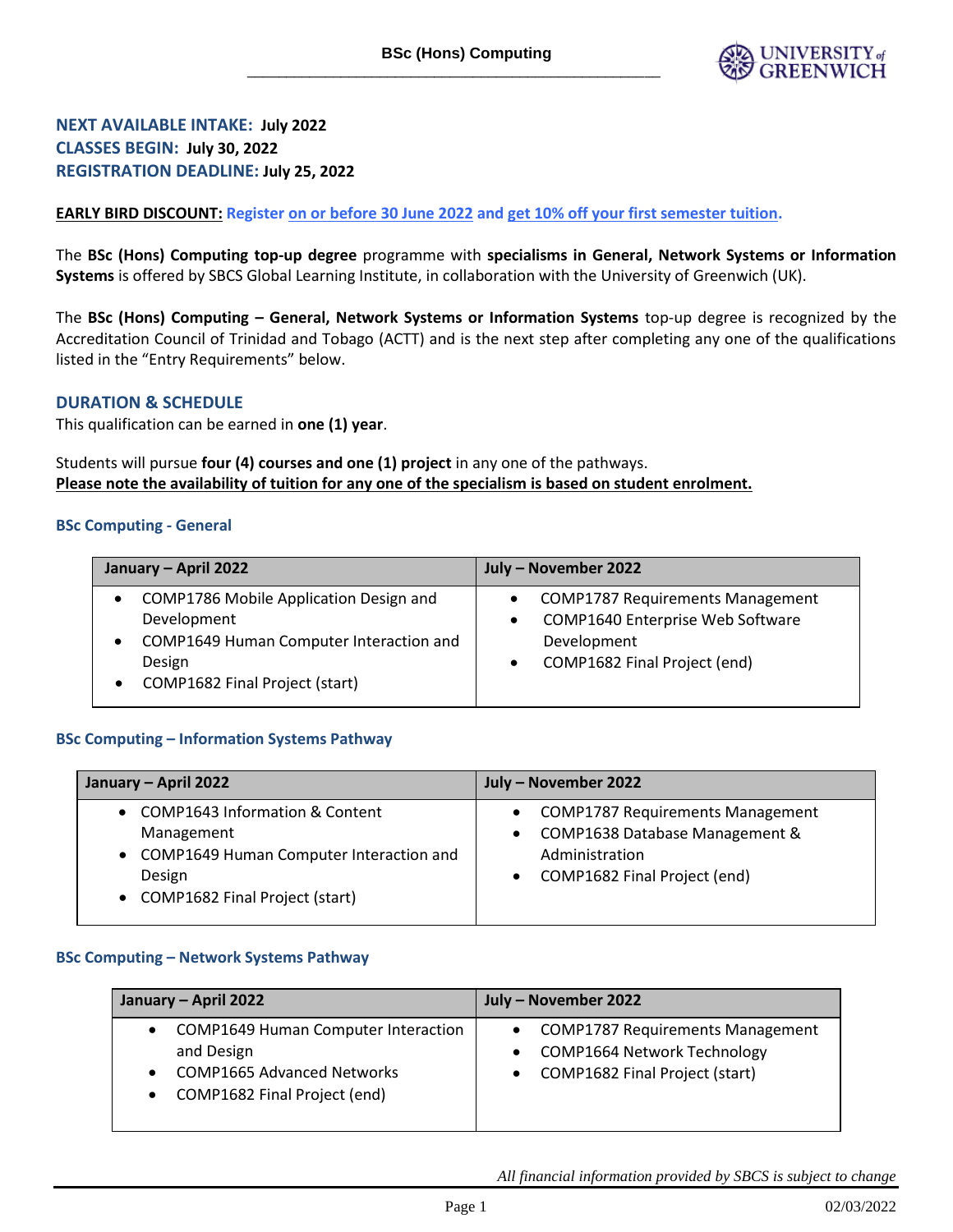

# **DIRECT ENTRY REQUIREMENTS**

Any one of the following qualifications listed below can be considered for direct entry on to the top-up.

- ◆ Pearson BTEC HND in Computing (Network Engineering)
- ◆ Pearson BTEC HND in Computing (Security)
- Pearson BTEC HND in Computing (Application Development)
- ♦ Pearson BTEC HND in Computing and Systems Development

Students interested in the Network Systems specialism must show suitable entry qualifications in a Networking background.

# **REGISTRATION PROCESS**

- 1. **Inform your course administrator**: Send an email of interest to [uog-cf@sbcs.edu.tt](mailto:uog-cf@sbcs.edu.tt) indicating which pathway you will be pursuing and payment plan option (cash or credit price)
- 2. **Complete the application form**: complete this form: <http://www.sbcs.edu.tt/apply/>
- 3. **Pay Fees**: Pay fees based on your payment plan. If you need a more flexible payment plan please include in your initial email to your course administrator Payment methods can be found on our website: [http://www.sbcs.edu.tt/covid-19/online-payments/.](http://www.sbcs.edu.tt/covid-19/online-payments/) Note that we also accept credit card payments through WiPay. Please respond to this email if you prefer this payment method and an invoice will be sent to you.
- 4. After making payment please send payment confirmation using this form on the website: <http://www.sbcs.edu.tt/online-payment-update-notification/>

# **CONTACT INFORMATION**

For any further information, please feel free to contact your administrator at 769-5477 or email us at [uog-cf@sbcs.edu.tt](mailto:uog-cf@sbcs.edu.tt)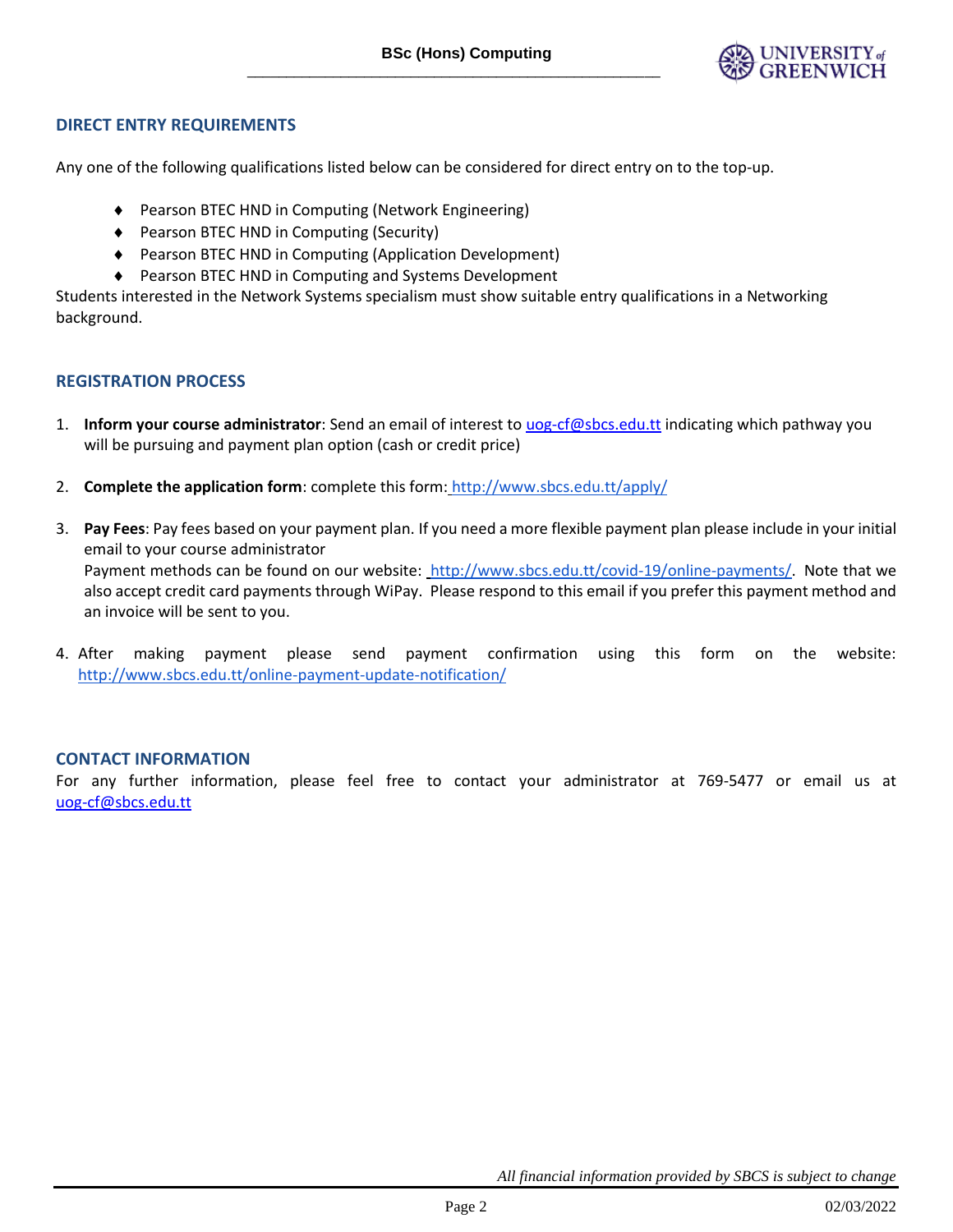

# **FEE INFORMATION**

| <b>Fee Type</b>           | <b>Amount</b>                                                                                                                       | <b>Payment Deadline</b>                                                                             | <b>Comments</b>                                                                                                                                                                     |  |
|---------------------------|-------------------------------------------------------------------------------------------------------------------------------------|-----------------------------------------------------------------------------------------------------|-------------------------------------------------------------------------------------------------------------------------------------------------------------------------------------|--|
| <b>APPLICATION FEE</b>    | TT\$ 200.00                                                                                                                         | Payment due upon registration.                                                                      | Non-refundable - onetime<br>payment                                                                                                                                                 |  |
| <b>ADMINISTRATIVE FEE</b> | TT\$ 500.00                                                                                                                         | Payment due upon registration for each<br>semester.                                                 | Non-refundable fee per<br>semester                                                                                                                                                  |  |
| <b>TUITION FEE</b>        | <b>Cash Price:</b><br>\$17,000 (Tuition for the entire year)<br>\$18,000 (Tuition: \$9,000.00 per semester)<br><b>Credit Price:</b> |                                                                                                     | <b>Credit Price:</b><br>Students pay \$9000 per<br>semester<br>(53,000.00/course)                                                                                                   |  |
| <b>FOREIGN FEE</b>        | *£1,880                                                                                                                             | First Payment:<br>£940<br>due by November 1st 2022<br>Second Payment: £940<br>due by May $1st 2023$ | All foreign fees MUST be<br>paid directly to the<br>University of Greenwich via<br>their online payment<br>portal. Students must have<br>a University Banner ID to<br>make payments |  |

**NOTE: Payment plans and financing options are also available.** 

**\*Foreign fees are determined by the University and may be subject to change**